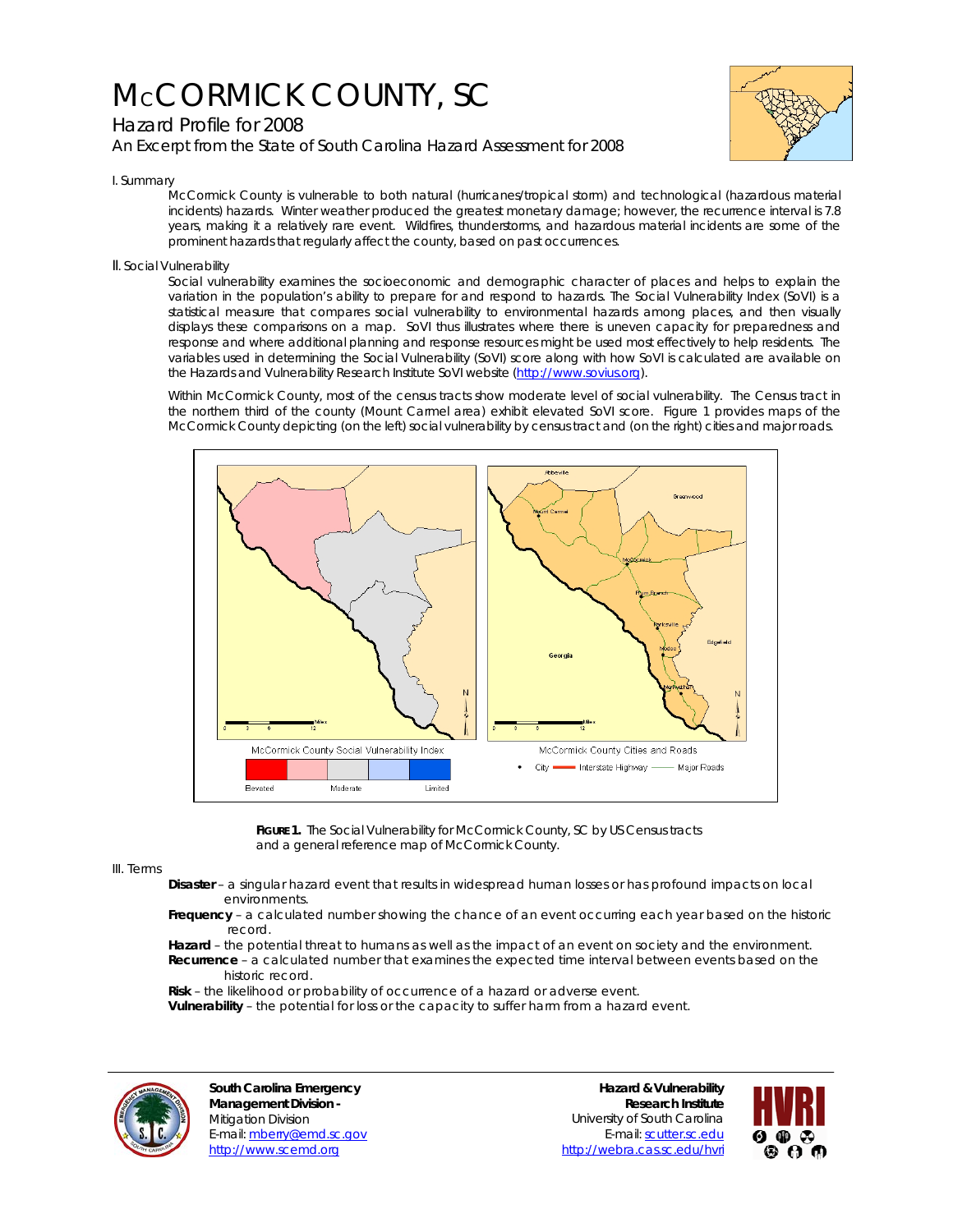#### IV. Hazard Identification

The estimated recurrence of a hazard is a useful element (based on event frequency) for distinguishing between infrequent hazards like earthquakes, and frequent hazards such as hazardous materials incidents or traffic accidents. The most common hazard events in McCormick County are hazardous material accidents, severe thunderstorms and wind, and wildfires. Droughts and hurricanes/tropical storms are hazards with the lowest recurrence intervals. The recurrence and hazard frequency table can be seen in Table 1.

| Hazard <sup>a</sup>                                                                                                                                                                                                                                          | <b>Number of</b><br><b>Events</b> | <b>Years in</b><br><b>Record</b>                                                                                                                                             | Recurrence<br><b>Interval</b><br>(Years) | <b>Hazard Frequency</b><br>(Percent Chance<br>per Year) |
|--------------------------------------------------------------------------------------------------------------------------------------------------------------------------------------------------------------------------------------------------------------|-----------------------------------|------------------------------------------------------------------------------------------------------------------------------------------------------------------------------|------------------------------------------|---------------------------------------------------------|
| <b>Coastal Events</b>                                                                                                                                                                                                                                        |                                   |                                                                                                                                                                              |                                          |                                                         |
| Hurricane/Tropical Storm                                                                                                                                                                                                                                     | $\overline{4}$                    | 158                                                                                                                                                                          | 39.5                                     | 2.53                                                    |
| Ocean & Lake Surfb                                                                                                                                                                                                                                           | $\mathbf{1}$                      | 16                                                                                                                                                                           | 16                                       | 6.25                                                    |
| Waterspout                                                                                                                                                                                                                                                   | $\overline{0}$                    | 16                                                                                                                                                                           | $\star$                                  |                                                         |
| <b>Dam Failure</b>                                                                                                                                                                                                                                           |                                   |                                                                                                                                                                              |                                          |                                                         |
| <b>Drought</b>                                                                                                                                                                                                                                               | 1                                 | 59                                                                                                                                                                           | 59                                       | 1.69                                                    |
| <b>Flood</b>                                                                                                                                                                                                                                                 | $\overline{4}$                    | 59                                                                                                                                                                           | 14.75                                    | 6.78                                                    |
| Fog                                                                                                                                                                                                                                                          | $\Omega$                          | 12                                                                                                                                                                           | $\star$                                  | $\star$                                                 |
| <b>Geophysical Events</b>                                                                                                                                                                                                                                    |                                   |                                                                                                                                                                              |                                          |                                                         |
| Avalanche                                                                                                                                                                                                                                                    | $\overline{0}$                    | 49                                                                                                                                                                           | $\star$                                  | $\star$                                                 |
| Earthquake                                                                                                                                                                                                                                                   | $\overline{0}$                    | 310                                                                                                                                                                          | $\star$                                  | $\star$                                                 |
| Landslide                                                                                                                                                                                                                                                    | $\overline{0}$                    | 49                                                                                                                                                                           | $\star$                                  | $\star$                                                 |
| <b>Human-Induced Events</b>                                                                                                                                                                                                                                  |                                   |                                                                                                                                                                              |                                          |                                                         |
| <b>Civil Disturbance</b>                                                                                                                                                                                                                                     |                                   | ÷,                                                                                                                                                                           |                                          |                                                         |
| Hazardous Materials (Hazmat)                                                                                                                                                                                                                                 | 44                                | 22                                                                                                                                                                           | 0.50                                     | $200.00**$                                              |
| <b>Nuclear Power Plant</b>                                                                                                                                                                                                                                   | $\overline{0}$                    | 8                                                                                                                                                                            |                                          |                                                         |
| Terrorism                                                                                                                                                                                                                                                    | $\Omega$                          | 29                                                                                                                                                                           | $\star$                                  | $\star$                                                 |
| <b>Transportation (Motor Vehicle)</b>                                                                                                                                                                                                                        | 2,473                             | 10                                                                                                                                                                           | < 0.50                                   | 24,730.00**                                             |
| <b>Severe Thunderstorm Events</b>                                                                                                                                                                                                                            |                                   |                                                                                                                                                                              |                                          |                                                         |
| <b>Funnel Cloud</b>                                                                                                                                                                                                                                          | $\overline{0}$                    | 16                                                                                                                                                                           | $\star$                                  | $\star$                                                 |
| Hail                                                                                                                                                                                                                                                         | 29                                | 59                                                                                                                                                                           | 2.03                                     | 49.15                                                   |
| <b>Heavy Precipitation</b>                                                                                                                                                                                                                                   | 6                                 | 15                                                                                                                                                                           | 2.50                                     | 40.00                                                   |
| Lightning                                                                                                                                                                                                                                                    | $\overline{2}$                    | 16                                                                                                                                                                           | 8.00                                     | 12.50                                                   |
| Thunderstorm & Wind                                                                                                                                                                                                                                          | 50                                | 59                                                                                                                                                                           | 1.18                                     | 84.75                                                   |
| Tornado                                                                                                                                                                                                                                                      | 14                                | 59                                                                                                                                                                           | 4.21                                     | 23.73                                                   |
| Temperature Extremes                                                                                                                                                                                                                                         | $\Omega$                          | 16                                                                                                                                                                           | $\star$                                  | $\star$                                                 |
| <b>Wildfire</b>                                                                                                                                                                                                                                              | 716                               | 21                                                                                                                                                                           | < 0.50                                   | $3,409.52**$                                            |
| Winter Weather (Snow & Ice)                                                                                                                                                                                                                                  | 8                                 | 59                                                                                                                                                                           | 7.38                                     | 13.56                                                   |
| <sup>a</sup> Data Sources: National Climatic Data Center<br>(www.ncdc.noaa.gov/cgi-win/wwcgi.dll?wwEvent~Storm);<br>National Geophysical Data Center<br>(www.ngdc.noaa.gov/hazard/<br><sup>b</sup> Includes coastal flooding, coastal erosion, coastal winds |                                   | Unable to calculate (cannot divide by zero)<br>** Percent is greater than 100.00, therefore hazard can be<br>expected to occur more than once per year<br>- Data Unavailable |                                          |                                                         |

|  |  | <b>TABLE 1.</b> The Hazard Profile for McCormick County, SC. |
|--|--|--------------------------------------------------------------|

V. Hazard Loss Information

When compared to South Carolina as a whole, McCormick County has only a slightly higher probability of lossproducing drought events. This comparison between the county and state in Figure 2 (page 3) shows hazards that exceeded the state mean in red type. Thunderstorms, wind, and winter weather are well below the state mean indicating that these hazards have historically produced fewer losses for the county when compared to the state as a whole.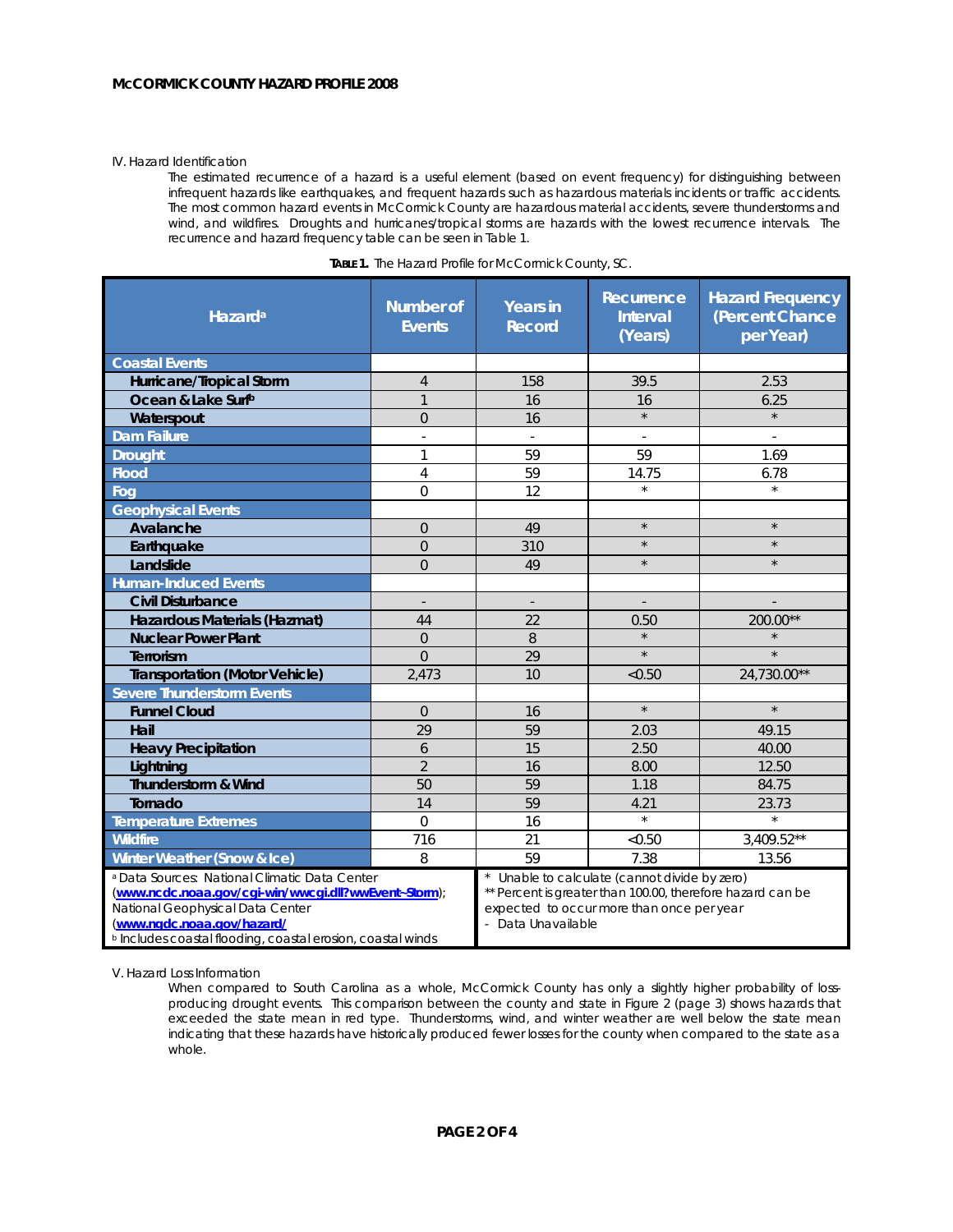

**McCormick State Mean**

FIGURE 2. The historic loss causing hazard frequency between 1960 and 2008 for McCormick County compared to South Carolina as reported in SHELDUS. Percentage numbers indicated in red are when the county total exceeds the state mean. Also, a hazard that is identified in the National Climatic Data Center Storm Data reports as a multiple event hazard (flooding, winter weather, coastal storm), and given a statewide or regional location, the impact of the event is equally distributed amongst the counties involved.

Another way of determining how vulnerable a county is to particular hazards is by examining the amount of damage caused by past events. In Figure 3 (page 4), the cumulative amount of damage from 1960 to 2008 based on twelve hazard types is computed from the Hazards and Vulnerability Research Institute's SHELDUS database (available at http://www.sheldus.org). The historic losses in McCormick County exceed \$46 million, and are largely due to winter weather, drought, and heat. While significant for the county, these cumulative losses represent less than one percent of the state's overall total.